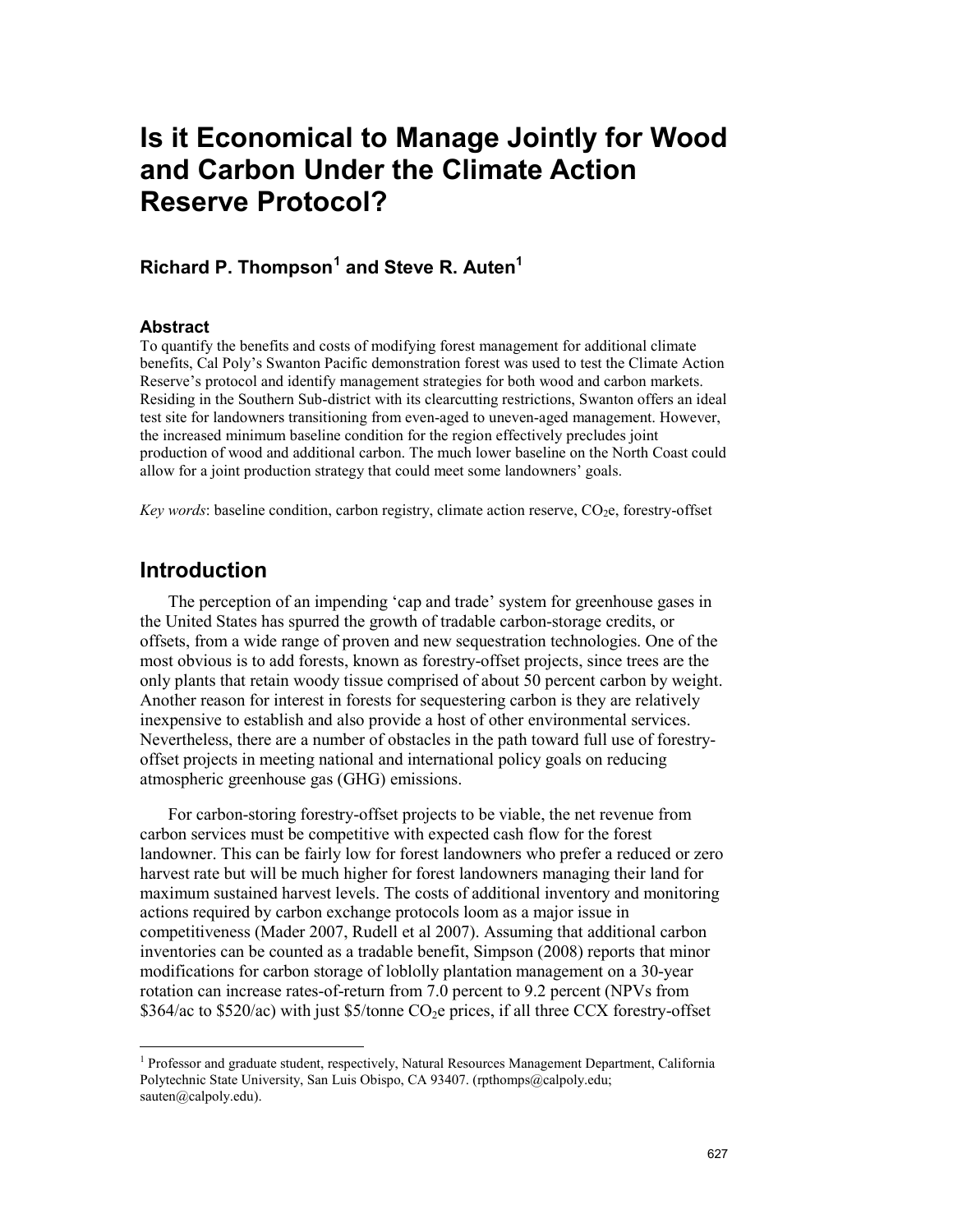protocols are used. He also noted that carbon monitoring and trading costs were 25 percent of the carbon revenue and that thinnings have a negative effect on carbon revenues. The CCX offset market closed in 2010 and is quite different than the CAR protocols (CAR 2010) that are better known in California. The goal of our research is to provide small to medium-sized forest landowners with information on carbon credits available under uneven-aged management, the costs of offering carbon credits on the market, and the likelihood of receiving sufficient revenues that justify the investment.

### **Forestry-offset projects – the basics**

Although forestry-offset projects have been voluntarily used worldwide to comply with Kyoto, they remain controversial due to the transitory, albeit long-term, nature of trees. The CCX, and the more recent CAR protocols, use verifiable standards that forestry-offset projects must satisfy in order to "sell" carbon credits. The interpretation of the following four accounting issues are very important in how many offset credits are considered marketable for any individual project.

- 1. Permanence sequestered carbon must be long-term to be of value in mitigating climate change.
- 2. Additionality forest management must result in additional carbon storage in the forest and where the harvested products are used that would not have occurred with business-as-usual ("Common Practice"), estimated over a 100 year time horizon.
- 3. Baseline carbon that would have been stored in lieu of new activities to store additional carbon, aka, *business-as-usual.*
- 4. Leakage –increased carbon storage can induce reduced carbon storage due to higher local timber prices, those leakages must be subtracted from the measured local benefits.

There are a growing number of carbon registries for forestry and other offset projects.[2](#page-1-0) The CAR protocol is one of the newest (Version 2.1 in 2007, Version 3.2 in 2010); this study used Version 3.2.

# **Climate Action Reserve offset projects**

The Climate Action Reserve (CAR or the "Reserve"), the successor to the California Climate Action Registry, is a non-profit organization created by the State of California in 2001 to "promote and protect businesses early actions" designed to reduce or offset their GHG emissions (CAR 2010). The Reserve is financed by GHG emitters interested in creating tradable offset credits that will presumably be less expensive than other forms of GHG reductions. It includes a number of detailed and very specific protocols, setting high standards for those applying to sell carbon storage credits. Climate Reserve Tonnes (CRTs or "carrots") can be sold to parties that want to offset current emissions or resell these offsets when there is a state or national system of required emission reductions.

<span id="page-1-0"></span> <sup>2</sup> for example, American Carbon Registry (Environmental Resources Trust. Winrock International 1996), Verified Carbon Registry System (Verified Carbon Standard Association, Version 2, October 2006); Markit Environmental Registry (formerly TZ1. 2009).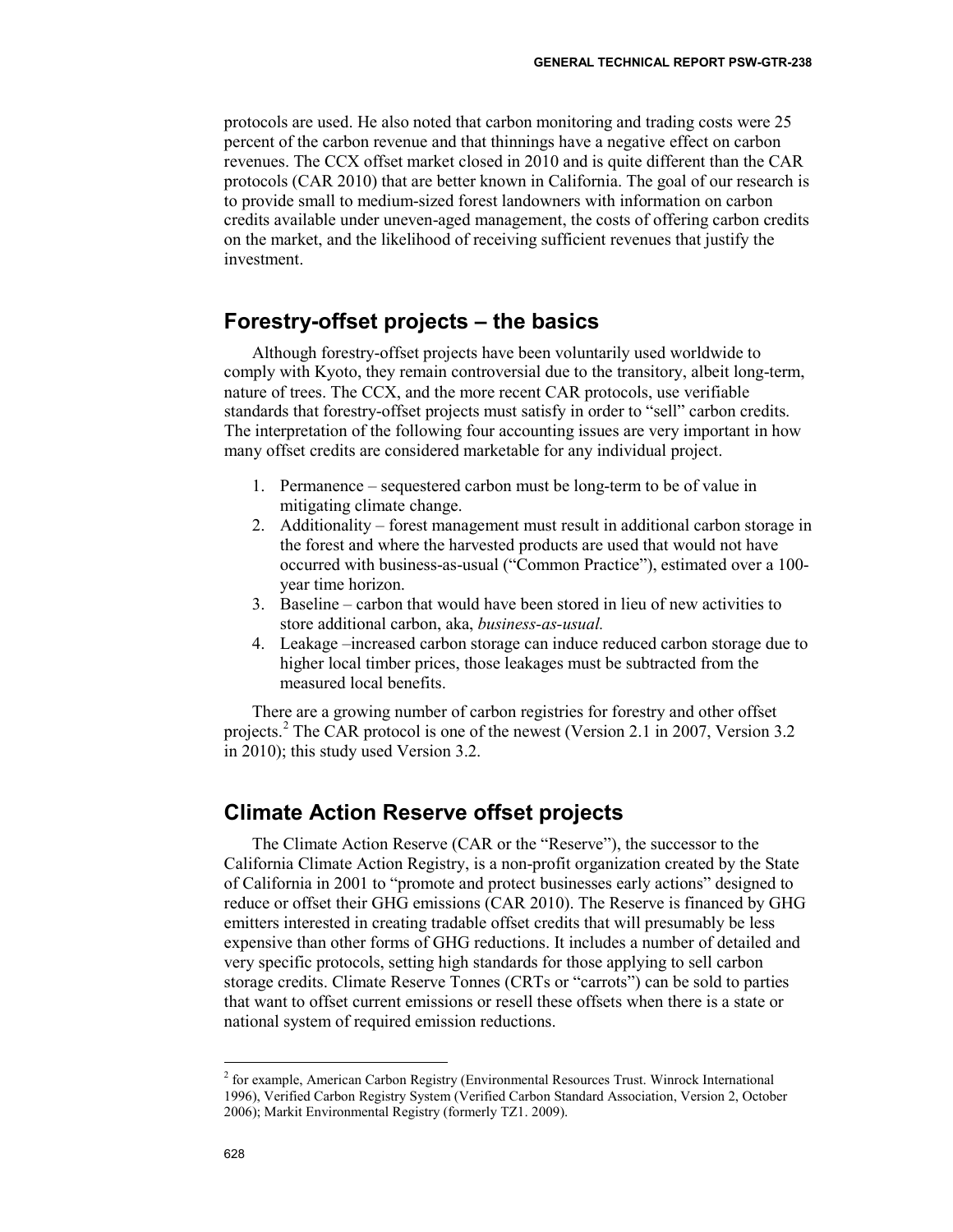*Figure 1* illustrates the distribution of the CAR's offset projects. "Listed" projects are those that have been submitted to the Reserve but have not been verified yet by a Reserve-approved auditor. Once verified, the project is then "Registered" with a specific number of CRTs per year (known as "vintages"). The most common Reserve projects are offsets for landfill gases, nearly half of which have been registered. There are three types of forestry offset projects: (1) Reforestation, (2) Improved, formerly Conservation-Based, Forest Management (IFM, CFM), and (3) Avoided Conversion. Forestry-offset projects are the third largest in number among all projects. Although IFM/CFM are the most common among forestry-offset projects, only four have been registered: Lompico Forest Carbon Project in Santa Cruz with 11,708 CRTs in 2010, Garcia River Forest in 2004 with 715,268 CRTs from five vintages, The van Eck Forest with 274,403 CRTs from four vintages (2006 to 2009), and Big River/Salmon Creek Forests in 2007 with 736,517 CRTs from three vintages. Thus far, all registered forestry-offset projects are in the coast redwood region of California, and all three CFM registered projects are in the North Coast redwood region. However, none of these projects involve managing for carbon without significant reduction in (or elimination in Lompico's case) timber production.



**Figure 1—**Climate action reserve offset projects.

#### Climate Action Reserve forestry-offset protocol

CAR's forest-offset protocol has gone through five iterations with the first announced on June 13, 2005 and the current version (3.2) approved on August 31, 2010. Listed and Registered projects can differ in requirements and standards depending upon the protocol version pertinent at the time of listing. Calculating CRTs under the IFM protocol is an involved and costly process. The process described hereafter greatly simplifies what is a much more detailed calculation.

One starts with an inventory of the subject forest property; this sets the year of the CRT vintage. Precision has a significant effect on available CRTs, where a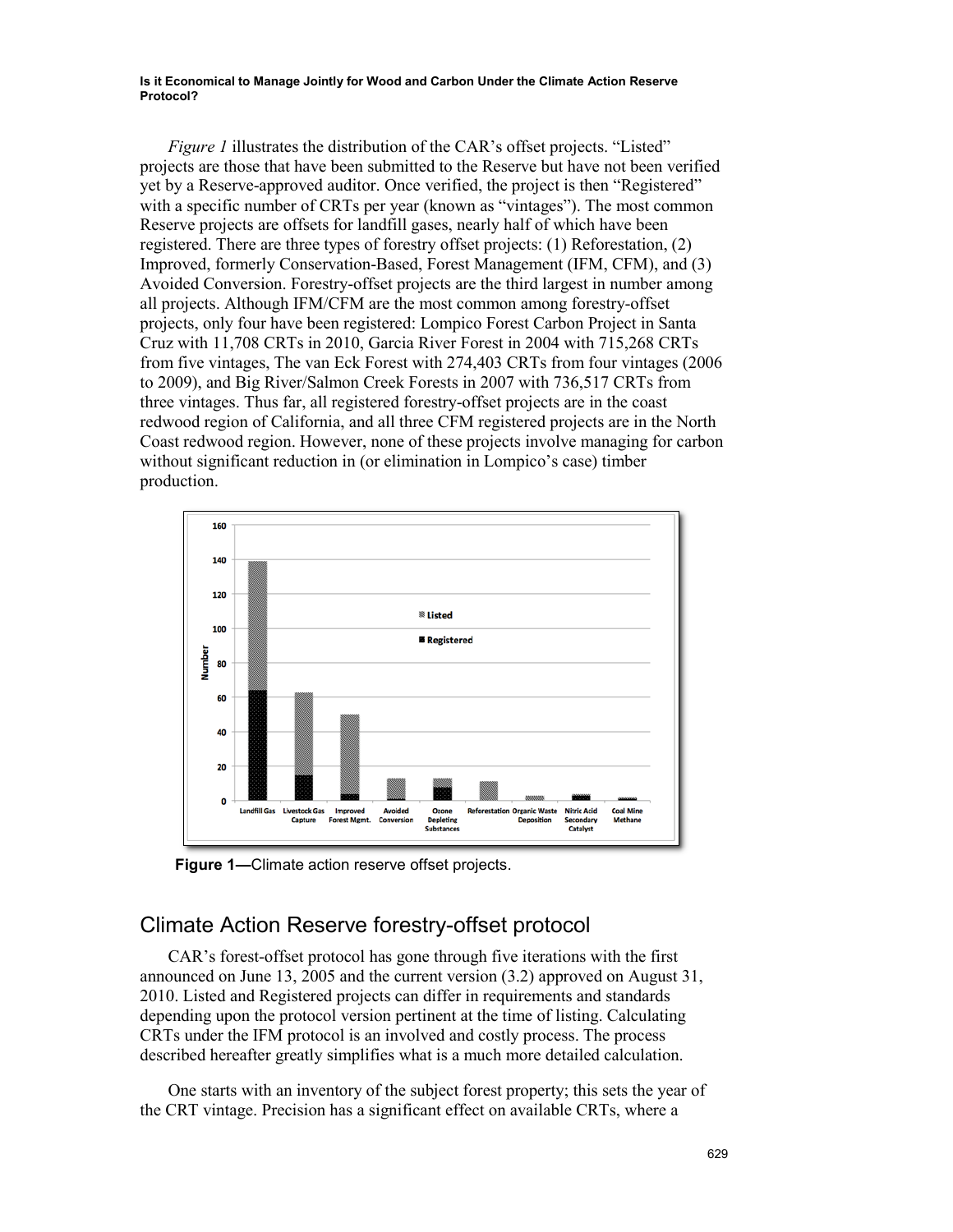sampling error (SE) greater than 20 percent eliminates any carbon credits, from 5.1 to 20 percent reduced CRTs by 5 percent, and 5 percent SE or less has no deduction. Inventories should include all standing timber with volumes estimated using CARapproved cubic foot volume equations for tree boles. Next total above-ground metric biomass is calculated where bark and live crown biomass is added based on species and diameter. Carbon biomass is 50 percent of total above-ground bone-dry biomass which is then converted to metric tonnes (0.001 tonnes/kg). Under the current protocol, carbon weight must be converted to  $CO<sub>2</sub>$  equivalent (CO<sub>2</sub>e) to represent the atmospheric effect of  $CO<sub>2</sub>$  emissions on climate (carbon tonnes x 3.67). Thus the Actual Above-ground, Live Carbon Stock (AC) in year y is calculated as follows:

AC  $(CO_2e) = \sum (c f vol_i)(kg/cf_i)(0.5 \text{ C})(.001 \text{ C} \text{ tonnes/kg})(3.67 \text{ CO}_2e/\text{tonne})$ , where  $i =$  species

The CAR protocols are based on creating offsets for owners who hold higher than 'average' inventories (common practice). While half of all parcels are going to be above the regional average in any case, the 100 year contract would require owners to maintain a high inventory for the following century.

Once AC is calculated, one then determines the minimum baseline (MBL). First, the carbon stock based on the Common Practice (CP) for the Assessment Area of the subject project is obtained from Appendix F of the protocol. The Common Practice for Version 3.2 was estimated using Forest Inventory and Analysis (FIA) plots on private forestlands. The equation for MBL depends on whether the initial carbon stock (actual above-ground carbon stock, AC) is greater or less than CP. The following MBL equation is used when  $AC > CP$ .

 $MBL = max (CP, min(AC, CP+AC-WCS)),$ where WCS is the weighted average of above-ground AC for all landholdings in addition to the subject property. If there are none, then  $AC = WCS$ , resulting in MBL =  $CP$ .

At this stage, it is important to estimate whether there exists any additionality as a result of the Initial Carbon Stock (ICS) being greater than the MBL If not, the remaining calculations are unnecessary since there is no additionality available in the ICS. Further, additionality per CAR protocol is only derived from existing, not predicted (from growth & yield modeling), carbon stocks.

If additionality appears to exist, one proceeds to model the baseline carbon stock (BC) for all required (in other words, live, above-ground timber) and optional carbon pools (e.g., shrubs, soil) through a series of growth and yield cycles over 100 years. This is needed to demonstrate that carbon credits (CRTs) can be maintained based on reliable predictions. The model must reflect all legal and financial constraints. The average of the growth and yield results is used for the BC calculation and must not fall below MBL.

If AC is predicted to still be greater than BC, one then adds below-ground biomass and standing dead biomass estimates to AC, along with other optional carbon pools. Interestingly, the equation for below-ground biomass (BBD) is an exponential functional of above-ground biomass (ABD) regardless of species [BBD  $=$  exp(-0.7747 + 0.8836 x ln(ABD))]. Equation 6.1 provides the calculation that leads to CRTs, or Quantified Reductions (QR) for each year's (y) carbon stock: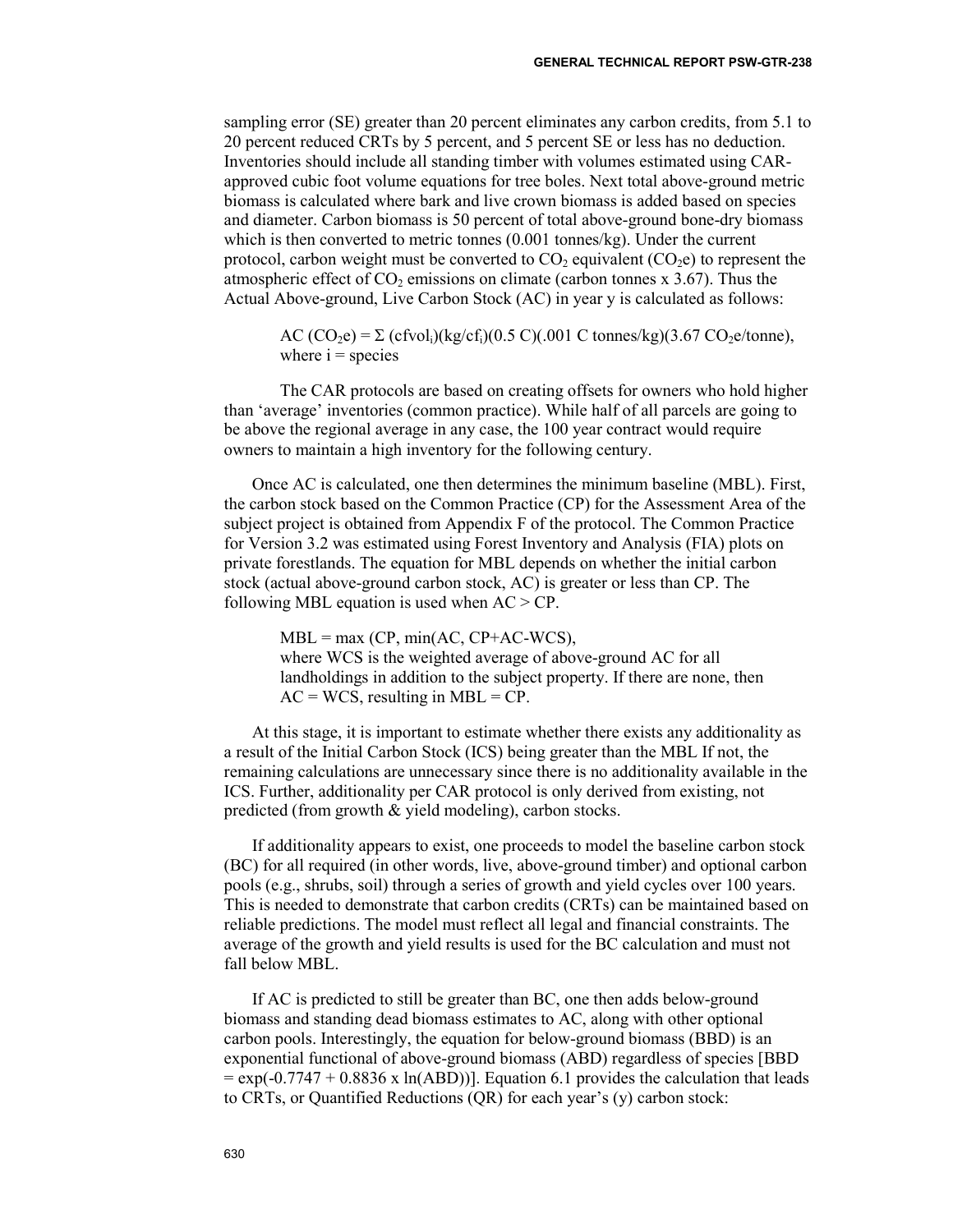> $QR_y - [(\Delta \Box C_{\text{onnsite}} - \Delta BC_{\text{onnsite}}) + (AC_{wood \text{ products}}, y - BC_{wood \text{ products}}, y) \times 80$ percent +  $SE_y$ ] +  $N_{y-1}$

where,

 $\Delta AC = (AC_{\text{onnsite}})$  (1-confidence deduction  $_{\rm v}$ ) - AC <sub>onnsite</sub>,  $_{\rm v-1}$ )(1-confidence deduction  $_{y-1}$ ), if y is the first year, then  $(AC_{\text{onsite}}, y-1) = 0$ .

 $\Delta BC = (BC_{\text{onsite}})$ ,  $(1$ -confidence deduction  $y$ ) - BC <sub>onnsite</sub>,  $y$ -1)(1-confidence deduction  $y-1$ , if y is the first year, then (BC <sub>onnsite, y-1</sub>) = 0.

 $AC_{wood\ products, y}$  = actual carbon in wood products produced in year y projected to remain stored for at least 100 years.

 $BC_{wood\ products, y}$  = average annual baseline carbon in wood products that would have remained stored for at least 100 years.

SE = Secondary Effect GHG emissions caused by the project activity in year y.

 $N =$  Any negative carryover from the prior year (see footnote 9, p. 38) Version 3.2).

The first two terms are referred to as the Primary Effect. Wood products can either be processed by mills, with adjustments for mill efficiency, or "stored" in landfills for some types of projects. The 80 percent adjustment is intended to model market response to reduced wood product production where every tonne diverted to carbon storage will be compensated with an increase in harvesting 0.2 tones on other lands, i.e., leakage. While the 20 percent leakage may be a realistic estimate of local substitution, leakage at the timber market scale for North America has been estimated at over 80 percent (Murray et al. 2004). Wood residues that are harvested but used to generate energy are also ignored in the CAR accounting system. Over a 100 year lifetime, wood used for energy can constitute over half of initially harvested volume (Smith 2009).

Once QR is calculated, all remaining deductions (mainly risk of loss/reversal) are formula-driven. These deductions address the financial, managerial, social and natural disturbance risks that could result in release of CRTs. Finally, CRTs are reduced by the calculated risk percentage, and contributed to a Buffer Pool. However, as with leakage, little or no scientific support or rationale is offered for these constants. Table 6.4 of the Protocol provides a step-by-step procedure for these calculations.

## **The Lompico Project – an example**

To exemplify the Version 3.2 protocol, the Lompico project was chosen for two reasons. First, it's the only CAR forestry-offset project adhering to the current protocol; the other earlier registered forestry projects were not required to provide as much information. Second, Lompico is in the Southern Sub-district of the Coast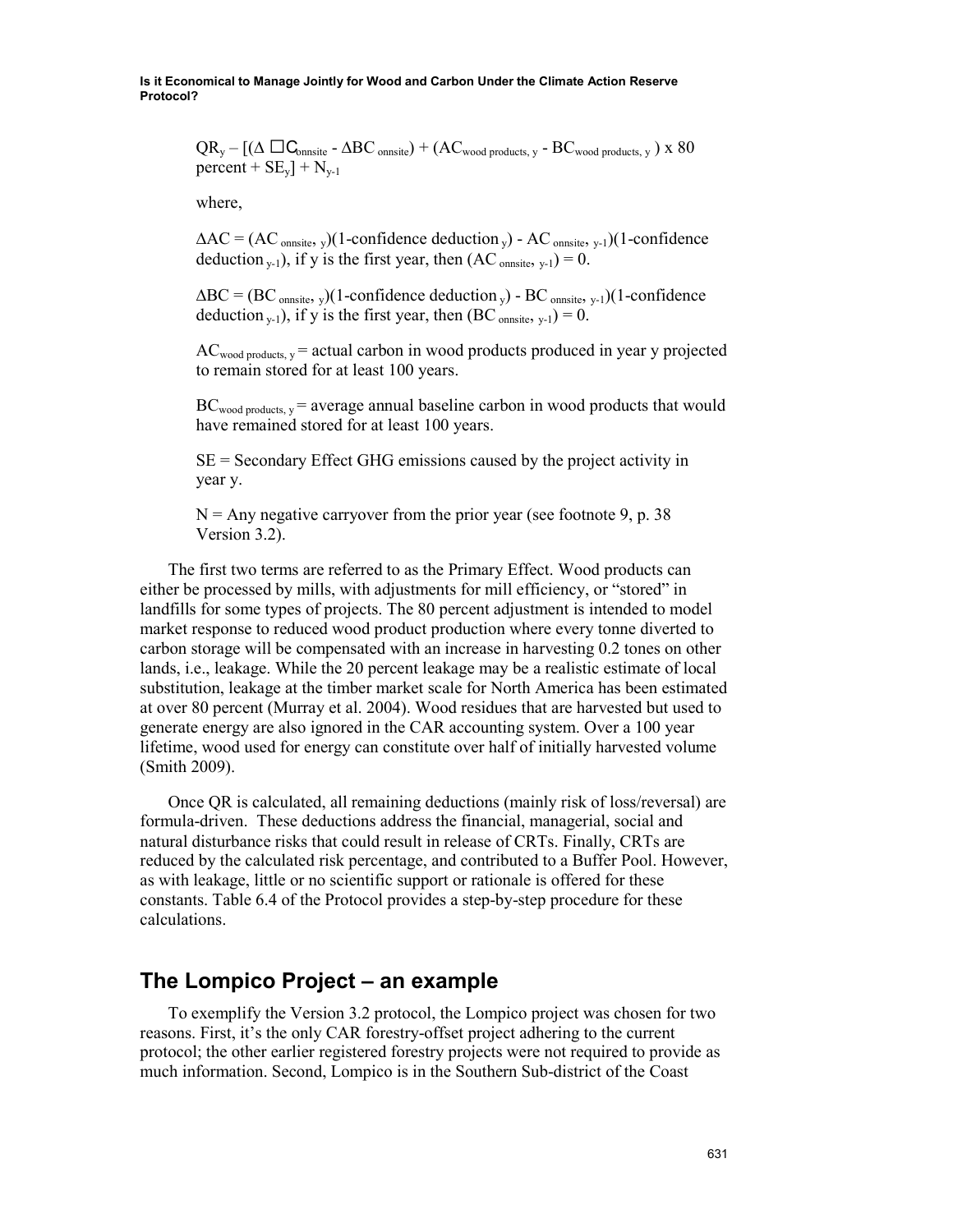district where this study's project is located. The only drawback to Lompico for our purposes is their management objectives exclude timber harvesting.

Lompico, located about 10 miles north of Santa Cruz, was purchased by the Sempervirens Fund from Redwood Empire Co. as part of the Fund's mission to preserve redwood forestland. Carbon storage from precluding timber harvests on 285 ac of Timber Production Zone (TPZ) parcels within the 425 ac ownership was the basis for their application for IFM carbon credits through the Reserve.

First, Common Practice (CP) was determined to be  $280 \text{ CO}_2$ e tonnes/ac according to the protocol in order to establish the minimum baseline (MBL). Version 3.2 increased CP to 280 CO<sub>2</sub>e tonnes/ac from the earlier version's 224. The new CP is quite high for the average of managed timberlands in the Santa Cruz and San Mateo Assessment Area, an issue that will be addressed again later in the paper. Second, the Fund's initial carbon stock in 2007 was estimated at  $322 \text{ CO}_2$ e tonnes/ac (with a 5.6 percent SE). Next, growth and yield modeling was performed based on thinning 30 percent of the timber greater than 18" DBH, giving a baseline condition (BC) that averaged slightly above MBL. Subtracting BC from the ICS resulted in 42 CO2e tonnes/ac (11,970 total) of additionality for the 2007 vintage (*fig. 2*). Further additionality is derived from timber growth from the inventory date to the CAR application - 2008 and 2009 vintages of about 4  $CO<sub>2</sub>e$  tonnes/ac each year.



**Figure 2—**Lompico modeled baseline condition for live, above-ground carbon stocks.

What remains to determine CRTs after the calculation of the carbon stock is much smaller in magnitude but more detailed in procedure. After calculating the below-ground carbon stock, the second part of the Primary Effect is to calculate net wood product carbon stocks - planned harvests less baseline harvests. This is followed by estimates that are essentially deductions required to ensure permanency and avoid risks of human and naturally caused losses. In Lompico's case the net harvest carbon storage was negative because of the Fund's non-harvest philosophy. In the end, Sempervirens Fund was successful in selling 11,798 CRTs.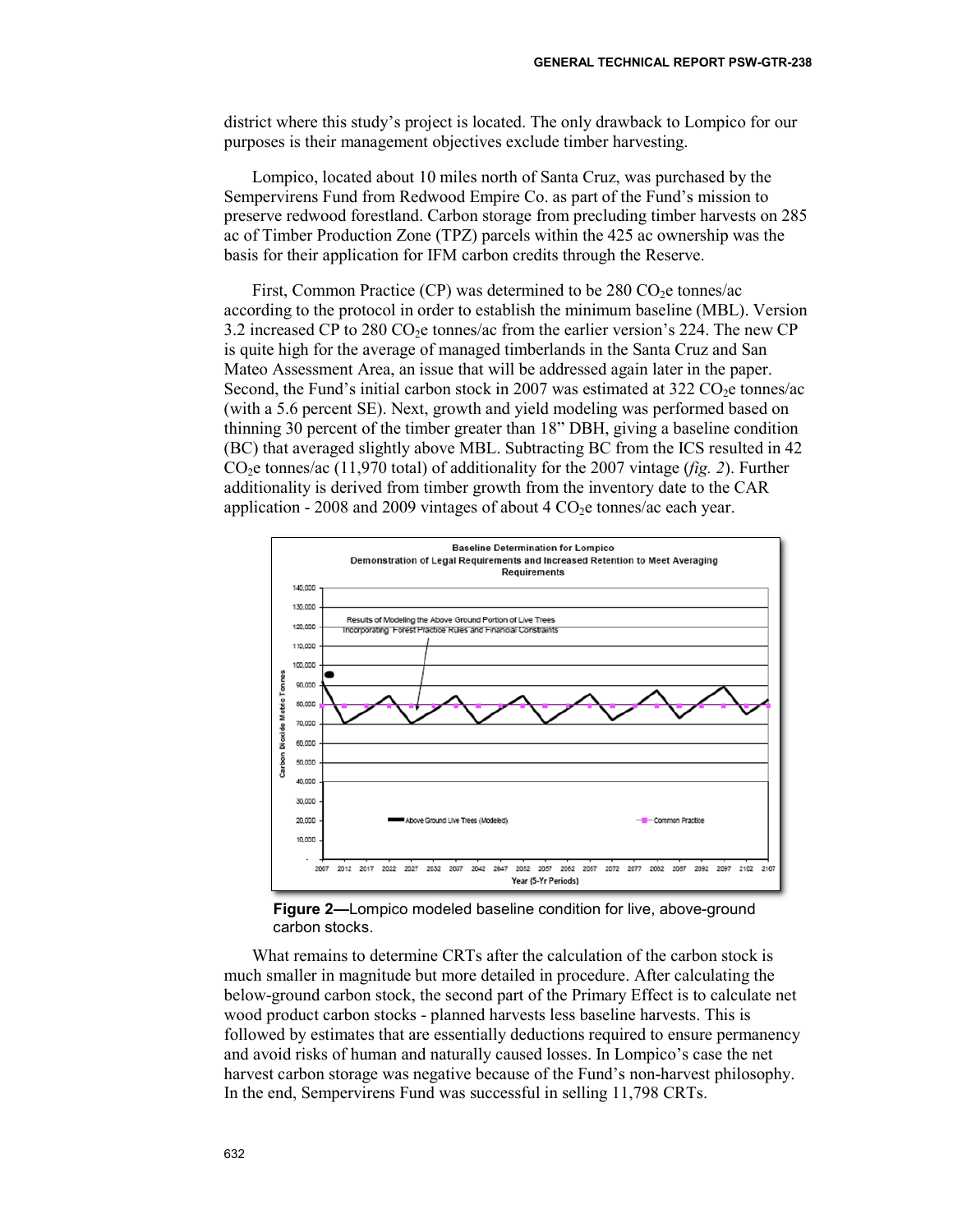# **Swanton Pacific Demonstration Forest – Valencia Unit**

Cal Poly owns two properties in Santa Cruz County for education and research – Swanton Pacific Ranch (3200 ac) near Davenport, and Valencia (620 ac) near Aptos. The Valencia unit is almost completely forested with the following characteristics:

- 480 ac of redwood-fir production lands.
- 60 percent redwood, 10 percent Douglas-fir, 30 percent hardwoods.
- Average high Site Class III.
- Areas with two to three age-classes from light thinnings in the 60s and 70s.
- Well-stocked, over 40 mbf/ac in conifer volume, 260 BA.
- FSC certified, approved NTMP.

Both forested properties are managed for educational and research purposes. Southern Sub-district Rules prohibit even-aged management. Valencia is managed for an uneven-aged structure using Guilden's BDq model is to guide silvicultural decisions (Guilden 1991). *Fig. 3* displays the current Valencia structure for the average stand compared to the BDq guide curve, with the following residual stand parameters:  $BA = 175$  ft<sup>2</sup>/ac, max DBH = 34", DeLiqourt's  $q = 1.15$ .



**Figure 3—**Current average Valencia stand structure compared to the target stand structure.

Although Valencia has a CFI system in-place and was scheduled for reinventory, the Lockheed fire at Swanton delayed it making it necessary to install a separate inventory for this project. A VPS inventory was conducted in August 2010 according to the CAR protocol at a cost of \$5000, resulting in the volume estimate stated above. Inventory costs were somewhat less than normal since DBH and height data were available from past CFI inventories. The sampling error was only 1.8 percent, thus no CAR deduction is necessary. The live, above-ground carbon stock was calculated to be 376 metric tonnes/ac of  $CO<sub>2</sub>e$ .

As shown in the Lompico Carbon Project, the Santa Cruz Assessment Area's CP is 280 CO<sub>2</sub>e tonnes/ac (MBL). Since Valencia's  $ICS > MBL$ , it may appear that additionality exists, but the average baseline carbon stock projected over 100 years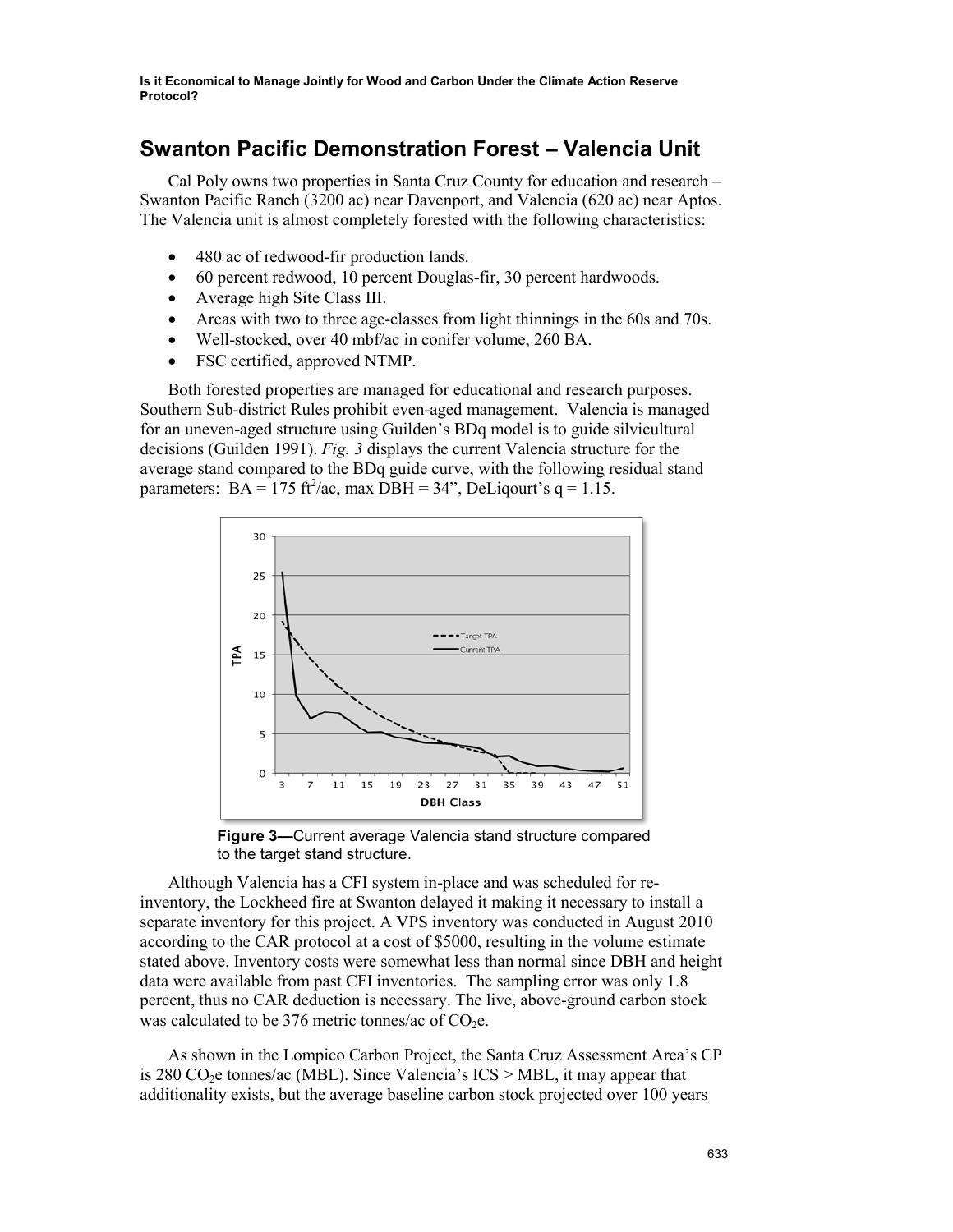must also exceed MBL. No reasonable harvest level could be found such that the average baseline carbon stock exceeded MBL. This is not economical since current stumpage prices of around \$500/thousand board feet (BOE 2011) are far above the \$10/metric ton of CO2 (roughly equivalent to a stumpage price of \$75/mbf).

## **North Coast uneven-aged management for wood and carbon**

The initial concept for a carbon project on Cal Poly's forest properties in Santa Cruz County presumed revenue possibilities existed based on earlier Protocol versions. However, the current version raised CP so high as to preclude joint timber and carbon management at Valencia. A possible explanation for this high value will be discussed at the end of this paper. Nevertheless, an opportunity for combining wood and carbon production exists on the North Coast where CP on equivalent "low" site quality is drastically lower -  $165 \text{ CO}_2$ e tonnes/ac (even North Coast high site is only 188 tonnes). Therefore, we propose to describe Valencia's carbon-offset potential as if it were in the heart of the coast redwood region, where Sub-district rules do not apply.

*Figure* 4 illustrates two sustained yield analyses: (1) baseline condition (BC) growth and harvests that are sustainable where the average carbon stock is at or above Common Practice (MBL), and (2) the average actual carbon (AC) resulting growth and yield modeling using residual stand BDq parameters stated above. The BC analysis reduced growing stock to about MBL, required a longer 15-year growing cycle. The average carbon stock was about  $165 \text{ CO}_2$ e tonnes/ac, or about 20 tonnes/ac greater than the Sub-district's MBL.



**Figure 4—**Sustained yield analysis for both baseline condition and uneven-aged timber management objectives.

Sustained yield analysis for the actual carbon stock started with a thinning that somewhat aggressively reduced live, above-ground  $CO<sub>2</sub>e$  from 376 to about 230 tonnes/ac by harvesting nearly all trees above max DBH and drastically reducing the hardwood component. This reduced standing volume from about 43 mbf/ac total to about 28 mbf/ac. Afterward, a 10-year thinning cycle varies roughly between a residual volume of 28 mbf/ac and growing to 38 mbf/ac. The result is a growth rate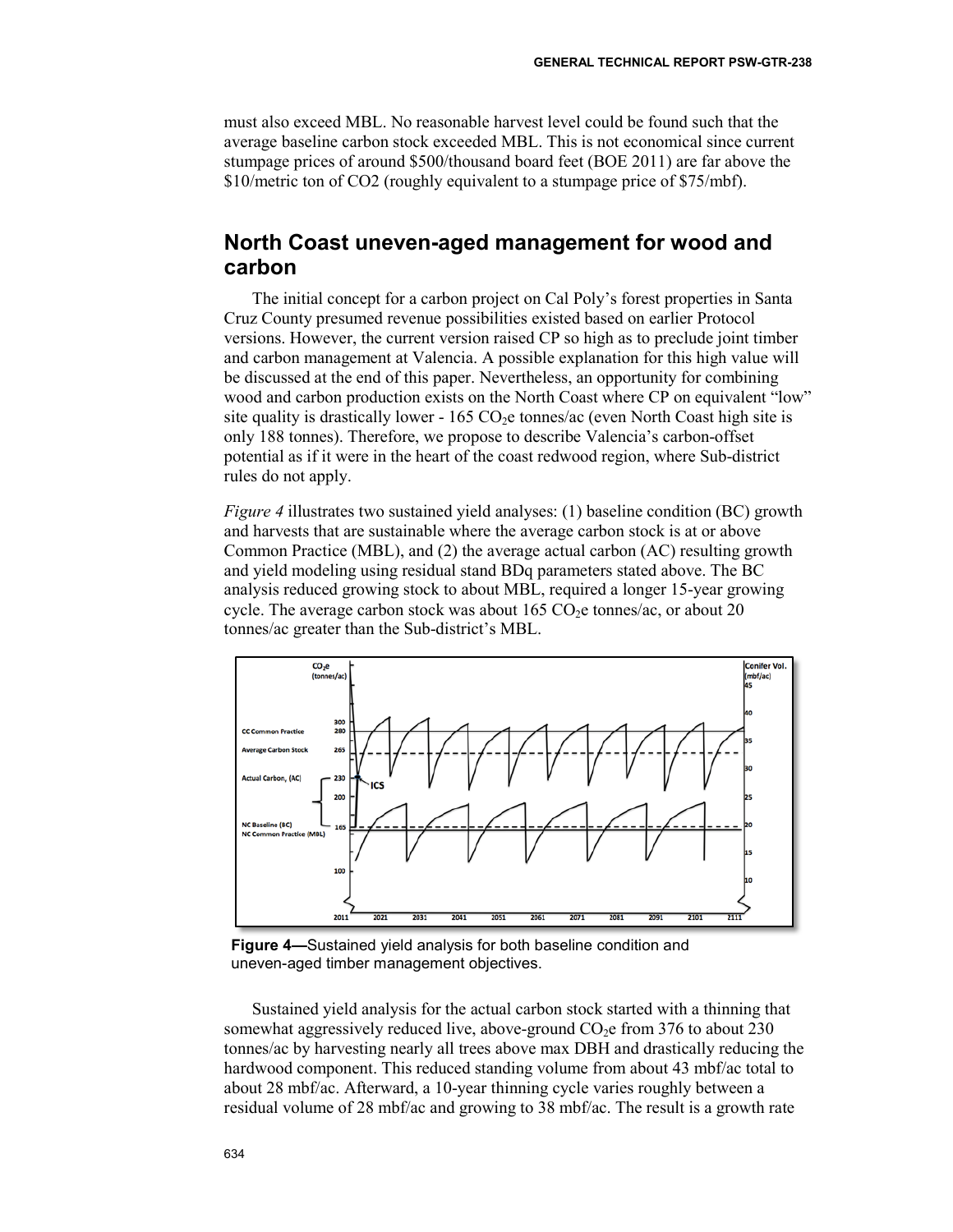of approximately 1000 bf/ac/yr, or 3.5 percent/yr. At a stumpage price of at least \$500/mbf, that is an annualized revenue of \$240,000. It would not make economic sense to substitute this one-time carbon revenue for this wood product income stream, even at conceivably higher carbon prices.

If a forestland owner in the North Coast region were to manage a property like Valencia on an uneven-aged management regime as prescribed, there would be an Initial Carbon Stock (ICS) well-above the North Coast MBL, providing about 65 tonnes/ac of additional live, above-ground  $CO<sub>2</sub>e$  carbon stock. Further additionality from below-ground carbon adds about another 5 tonnes/ac. (Note that residual carbon stocks drop slightly below 230 requiring either adjustments to the sustained yield analysis or slightly reducing ICS.)

The remaining term in the Primary Effect is the solidwood product carbon stock. Equation 6.1 (CAR 2010) gives credit for actual carbon sold from harvests after project initiation, plus the average from predicted harvests, minus the average from baseline predicted harvests. The vast majority of the timber would be sold with the residues treated as if landfilled. After adjusting for mill efficiency and market response, solidwood product carbon stock could add roughly another  $35 \text{ CO}_2$ e tonnes/ac, mostly coming from the initial harvest of about 17 mbf/ac.

Given manuscript size limits, the remaining secondary effects are not described in detail. In the end, at least 80 CRT tonnes/ac. should be verifiable, or 38,000 tonnes toal. At recently heard OTC CO<sub>2</sub>e prices of  $$10/tonne$ , or a one-time revenue of \$380,000 to compensate for the unharvested volume that must be protected from all disturbances for 100 years. Even allowing for estimation error, such revenue certainly justifies the cost of application and additional inventories, if necessary. However, one must keep in mind that annual reports, periodic inventories and audits are required to certify that the live tree CRTs sold remain on site.

#### **Final thoughts**

Joint management for carbon and timber under the current CAR protocol can be profitable under specific conditions. There appears to be profitable opportunities for joint management in regions where the "common practice" reflects stocking levels from a balanced range of stand ages. Such is the case in the North Coast redwood region; not so in the Sub-district region where heavy cutting 80 to 100 years ago spurred regulations requiring higher average stocking, the basis for the CAR's regional baseline. It would not be economical for Sub-district forestland owners to substitute carbon for wood production goals at current or conceivable product prices.

Although Sub-district common practice carbon stocks are expected to be higher than on the North Coast, the magnitude of the difference seems unjustified, especially when comparing  $CO<sub>2</sub>e$  estimates with equivalent volume and basal area averages in Appendix F. One explanation may be due to stratifying FIA plots only by private land. However, in Santa Cruz and San Mateo counties, zoning regulations further limit lands where timber management is permitted.

This study did not test whether even-aged management offers a joint production opportunity but the large price differential between redwood stumpage and generic